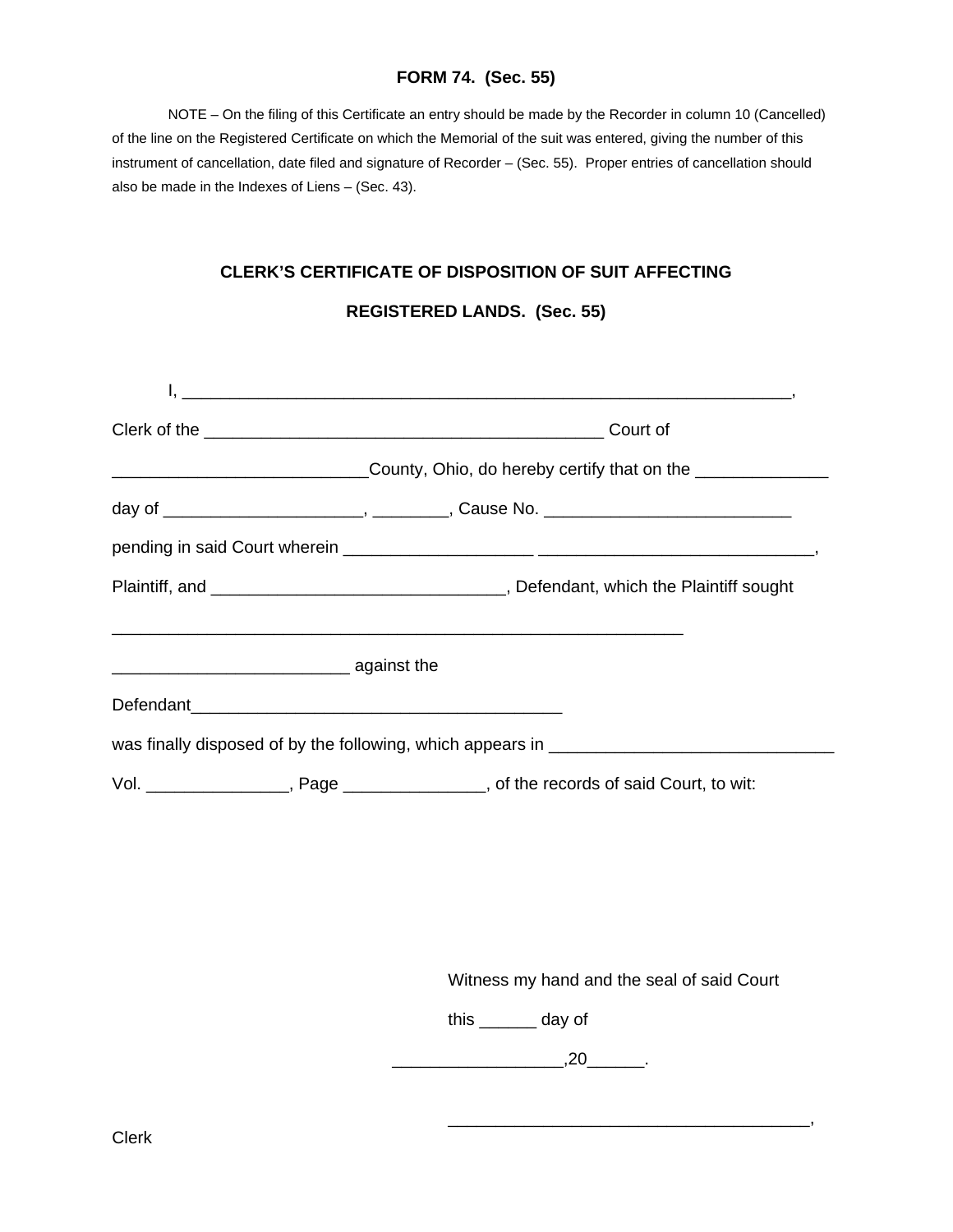Deputy